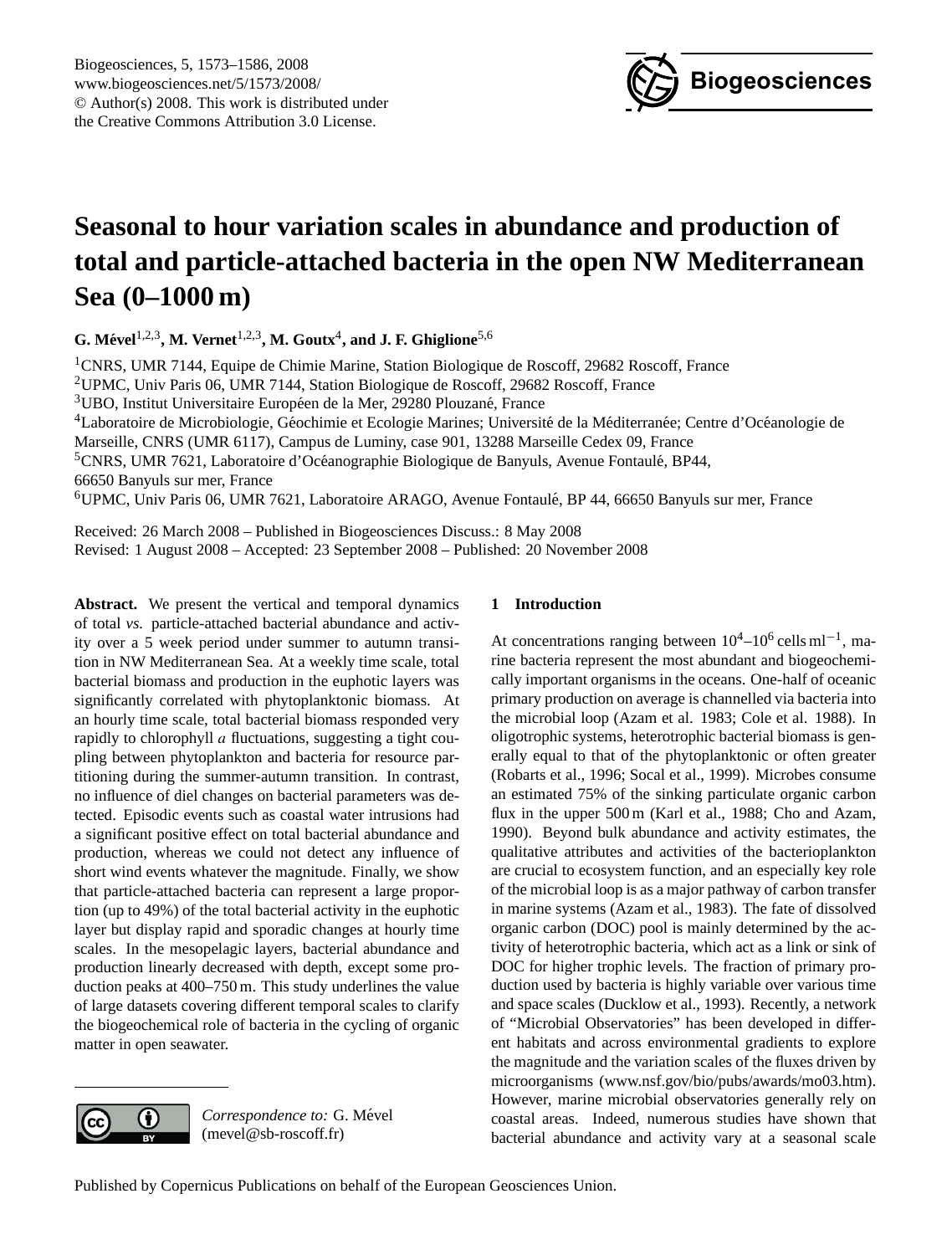in a large number of coastal waters (Shiah and Ducklow, 1994; Pinhassi and Hagström, 2000; Gerdts et al., 2004; Pearce et al., 2007; Sapp et al., 2007), but considerably less information is available in open Ocean (Ducklow and Carlson, 1992). Substrate availability and, to a lesser extent, temperature have been to be the main driving forces of bacterial abundance and production at a seasonal scale (Wikner and Hagström, 1999; Lemée et al., 2002). Short time scale variations of bacterial abundance and production have been explored in more detail in both coastal and open oceans. Examples of significant diel variations of bacterioplankton activity in response to varying photosynthetic rates have been reported from various marine environments (Turley and Lochte, 1986; Herndl and Malacic, 1987; Gasol et al., 1998; Kuipers et al., 2000; Ghiglione et al., 2007). While these studies indicate that phyto- and bacterio-plankton activities can change on the scale of hours, cell abundance and biomass are often more constant, suggesting an efficient recycling mechanism of carbon and nutrients within the microbial food web during such diel cycles. To our knowledge, the effect of episodic events in open oceans, such as salinity changes due to coastal water intrusion or wind events has been poorly investigated. These interactive and successive rapid processes frequently occur during the seasonal transition period. For example, if a storm is sufficiently strong, it may induce vertical mixing by increasing the depth of the surface mixed layer and upwelling  $NO_3^-$  from the deep reservoir. The nitrate so entrained could stimulate photosynthesis then secondary production in the euphotic zone (Platt et al., 1992; Wu et al., 2007).

In this study, we present the vertical and temporal dynamics of heterotrophic bacteria under summer-autumn transition at a site located near the DYFAMED station (NW Mediterranean Sea). This site was chosen because (i) it is far enough away from the Ligurian Current to be sufficiently protected from lateral transport, thereby permitting a 1D study and (ii) it is very close to the JGOFS time-series station DYFAMED, which means that long time series data set of biological, biogeochemical and physical parameters are available. The seasonal variations of the biogeochemical production regimes have been well studied in this area: deep convection occurs during winter leading to a spring bloom; oligotrophic conditions prevail during summer while perturbations in the meteorological forcing generate a secondary bloom in autumn (Marty, 2002). The vertical and temporal dynamics of heterotrophic bacteria (Van Wambeke et al., 2001; Lemée et al., 2002; Tanaka and Rassoulzadegan, 2004; Misic and Fabiano, 2006) and the contribution of particle-attached bacteria (Turley and Stutt, 2000; Harris et al., 2001) have already been reported in the NW Mediterranean Sea. In a previous study, we have shown that the contribution of attached bacteria to total bacterial activity can reach up to 83% under mesotrophic condition, then reinforcing the biogeochemical role of this fraction in the cycling of particulate organic carbon in the NW Mediterranean Sea (Ghiglione et al., 2007). However, the temporal scales at which bacterial abundance and production vary through the water column are still unknown. A companion paper (Ghiglione et al., 2008) explored the community composition of the bacterioplankton along the depth gradient with molecular biology tools but do not investigate the effect of episodic events because of methodological considerations. In this study, we provide a large set of data on the vertical (0–1000 m) and temporal (from hour to week scales, during 5 weeks) dynamics of total vs. particle-attached bacterial abundance and activity under summer-autumn transition at a site very close to the JGOFS-DYFAMED station in NW Mediterranean Sea. The seasonal pattern was investigated by comparison with results previously obtained at the station DYFAMED (Ghiglione et al., 2007).

## **2 Materials and methods**

#### 2.1 Study site and samplings

Sampling was carried out during the cruise DYNAPROC-2 (DYNAmics of the rapid PROCesses in the water column) conducted from 14th September (julian day, JD 258) to 18th October 2004 (JD 292) at an offshore station (28 miles offshore,  $43°25'4 \text{ N}$ ,  $8°00'5 \text{ E}$ ) located near the permanent DY-FAMED station (43°25′2 N, 07°51′8 E) in the NW Mediterranean Sea on board RV "Thalassa". Samples were collected with a rosette system equipped with twelve 24-l Niskin bottles and a conductivity-temperature-fluorescence-depth profiler (CTD – *SeaBird SBE 911 plus*). For measurements at week-time scales, samples were taken at least every day at noontime at 6 depths (5, 20, 40, 60, 80, 150 m) from JD 261 to JD 273 (17th to 29th September) and from JD 277 to JD 289 (3th to 15th October). For studies at hourly timescales, samples were taken every 6 h at the same depths from JD 268 to JD 273 (24th to 29th September) and from JD 284 to JD 289 (10th to 15th October). In addition, surface to 1000 m depth profiles (5, 20, 40, 60, 80, 150, 200, 400, 500, 750, 1000 m) were performed 12 times at day and night during the cruise (18th, 19th and 26th September=JD 262– 263 and JD 270 and 5th, 6th and 12th October=JD 279–280 and JD 286). Low salinity water masses (LSW) percentage in the water column was depicted by the P index, based on average salinity S in the 40–70 m water layer, according to the following formula:  $P$  index=(Smax-S(sta))/(Smax-Smin); S(sta) is the average salinity in the 40–70 m layer, Smin is that of the water taken as reference for dessalted water (coastal waters in our case), Smax is that of the salinity waters without anomaly (see [http://www.obs-vlfr.fr/proof/vt/](http://www.obs-vlfr.fr/proof/vt/op/ec/peche/pec.htm) [op/ec/peche/pec.htm](http://www.obs-vlfr.fr/proof/vt/op/ec/peche/pec.htm) – data DYNAPROC log & basic files – for more detailed explanation). *In situ* fluorescence was converted to chlorophyll- $a$  (Chla) using a regression between *in situ* fluorescence and measurements of the water column Chla concentrations (mg Chla m<sup>-3</sup>) from selected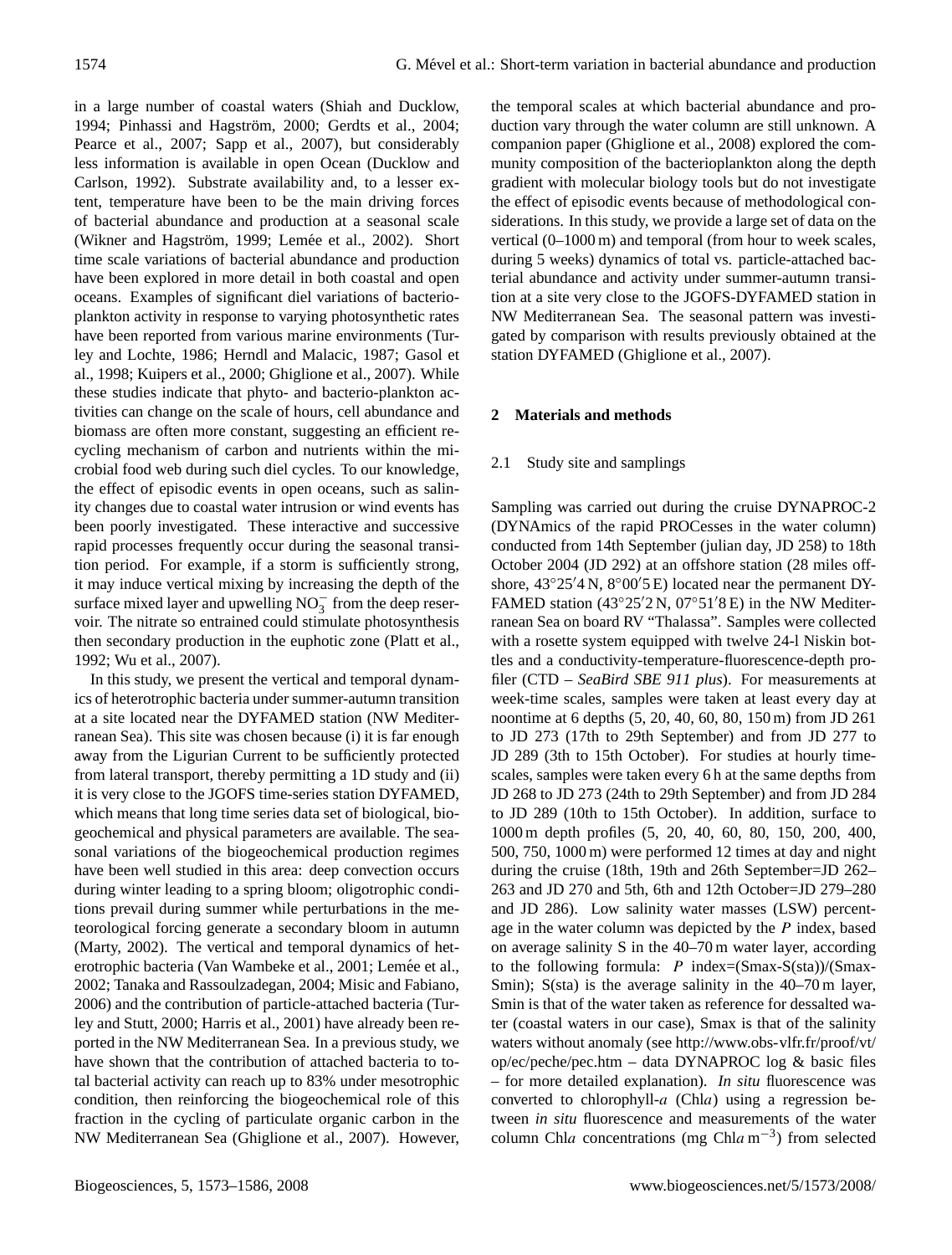depths (Chla=2.0740×Fluo ( $R^2$ =+0.970, p<0.01, n=453) from JD 261–273 and Chla=1.7807×Fluo  $(R^2=+0.960,$ p<0.01, n=466) from JD 277–289 (Andersen et al., this issue<sup>[1](#page-2-0)</sup>). Chla concentrations were converted into carbon equivalents by applying the average conversion factors 32.5 for the upper mixed layer, 18.5 for the upper part of deep chlorophyll maximum (DCM) and 12.7 below (Van Wambeke et al., 2002).

#### 2.2 Bacterial abundance and biomass

1.5 ml sub-samples for total bacteria counts were put in a cryo-vial, fixed for at least 20 min at room temperature with  $1\%$  (v/v) glutaraldehyde (final concentration), frozen in liquid nitrogen and later stored at −80◦C freezer for later analysis. Bacteria cells were enumerated using SYBR Green staining and flow cytometry according to the method described by Marie et al. (1997). Briefly, glutaraldehyde-fixed sub-samples were thawed and incubated with SYBR Green (Molecular Probes, Eugene, OR, USA) at a final concentration of  $10^{-4}$  (v/v) for 15 min at room temperature in the dark. Analyses were performed with a FAC Sort flow cytometer (Becton Dickinson, San Jose, CA, USA) equipped with an air-cooled argon laser (488 nm, 15 mW). Samples were run at low speed (approx.  $20 \mu l \text{min}^{-1}$ ) and data were acquired in log mode until around 10 000 events had been recorded. We added 10  $\mu$ l per sample of a 10<sup>6</sup> ml<sup>-1</sup> solution of yellowgreen fluorescent micro spheres (0.95  $\mu$ m diameter beads – Polysciences Inc., Warrington, Pa) as an internal standard.

Total bacteria were detected by their signature in a cytogram of side scatter (SSC) versus green fluorescence (FL1). In the same cytograms, two main bacterioplankton groups can be discriminated: HNA bacteria with high nucleic acid content (high FL1 value) and LNA bacteria with low nucleic content (low FL1 value). The SSC/FL1 cytogram for each sample was individually inspected, and HNA and LNA regions manually moved to conform to the appropriate areas of the bacterial dot-plot. Cytometric noise was discarded both by setting a threshold on FL1 and by manually separating noise from cells in the FL1 versus FL3 plot (Gasol et al., 1999). Data acquisition was performed with the Cell Quest system (Becton Dickinson) and data analysis with a custom-designed software CYTOWIN version 4.3 (Vaulot, 1989). HNA bacteria abundance was expressed as the percentage of total bacteria population.

Bacteria attached to particles were enumerated in the  $>0.8 \mu$ m size fraction. Immediately after collection, 5 ml samples were filtered onto  $0.8 \mu m$  pore-size polycarbonate membranes (Isopore Filters, Millipore). Then, filters were placed in 5 ml 2% glutaraldehyde and kept at −80◦C. Thawed filters were sonicated back in the laboratory (306  $\mu$ m amplitude, 50% duty cycle, 2 min, cooling in

water bath) with a Sonifier 250 (Branson Ultrasonics Corp., Danbury, CO, USA) to disperse bacteria from the particles (Velji and Albright, 1993). Bacteria contained in the  $>0.8 \mu$ m size fractions (attached bacteria) were enumerated using SYBR Green staining and flow cytometry as described above. Attached bacteria abundance was expressed as the percentage of the total bacteria population. Four deep profiles (11 levels between 0–1000 m) were studied using both epifluorescence microscopic method (Hobbie et al., 1977) and flow cytometry. Comparison of microscopic observations before and after sonication showed that our sonication procedure on  $0.8 \mu m$  filters do not damage the cells and resulted in >95% recovery of particle-attached bacterial cells. In addition, 44 samples analyzed by both methods showed no significant differences (mean=5.9±1.8 and  $6.8 \pm 1.3 \times 10^5$  cells ml<sup>-1</sup> by epifluorescence and flow cytometry, respectively) and were closely correlated  $(R=+0.68,$  $p<0.01$ ,  $n=44$ ) that confirmed the validity of using sonication before flow cytometric enumerations as shown previously (Riemann and Winding, 2001; Worm et al., 2001).

Heterotrophic bacterial biomass (BB) was calculated by using a carbon content per cell of  $15$  fg C cell<sup>-1</sup> generally used in oligotrophic ecosystems (Fukuda et al., 1998; Caron et al., 1999), and conversion factors taking into account photoacclimatation were used to evaluate the autotrophic biomass (Van Wambeke et al., 2002).

#### 2.3 Bacterial production

Bacterial heterotrophic production (BP) was estimated from <sup>3</sup>H-leucine (Amersham, 161 Ci mmol−<sup>1</sup> ) incorporation rates into bacterial proteins as described by Kirchman et al. (1985). The centrifugation method of Smith and Azam (1992) was used routinely to estimate total bacterial production (TBP) in all profiles (0-150 and 0–1000 m) whereas the classical filtration method (Kirchman, 1993) was used to estimate bacterial production of particle-attached bacteria (ABP). For TBP, 1.5 ml samples were dispersed into four 2 ml screw cap micro-centrifuge tubes. A mixture of  ${}^{3}$ Hleucine and non-radioactive leucine was added to final concentrations of 4 and 16 nm  $1^{-1}$ , respectively. These concentrations were experimentally determined to be a saturation concentration in all depths. One of the replicates had already received trichloroacetic acid (TCA) to a 5% final concentration and acted as the dead control. Samples were incubated in the dark at the in situ temperature for 2 to 8 h, depending on sampling depth. Previous experiments had shown leucine incorporation to be linear over these time periods (data not shown). Incubations were stopped by the addition of 50% TCA (5% final concentration). The samples were centrifuged at 16.000 g for 10 min. The supernatant was discarded and 1.5 ml of 5% TCA was added. The samples were shaken vigorously using a vortex mixer and centrifuged again. The supernatant was discarded and 1.5 ml of scintillation cocktail (NBCS 104, Amersham) was added.

<span id="page-2-0"></span><sup>1</sup>Andersen, V., Goutx, M., Prieur, L., and Dolan, J.: Short-scale temporal variability in the Mediterranean, submitted in BGS, 5, 2008.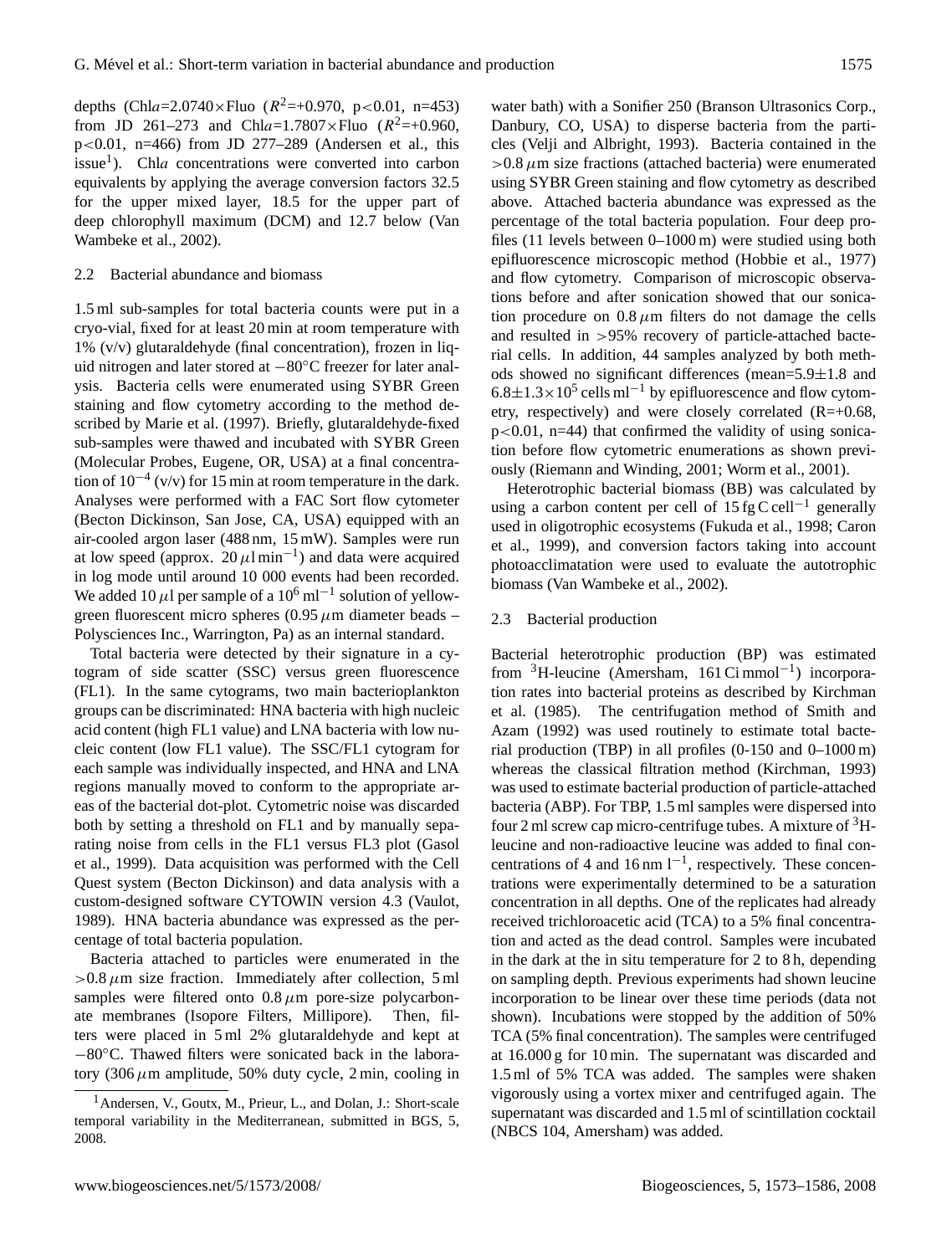| <b>Table 1.</b> Seasonal evolution of total bacteria biomass (TBB), total bacterial production (TBP) and total specific activity (TSA) in the upper |
|-----------------------------------------------------------------------------------------------------------------------------------------------------|
| layer $(0-150 \text{ m})$ at the Dyfamed site. The data (mean $\pm$ SD) are integrated over the upper 0–150 m depth. N=number of samples analysed.  |
| March and June 2003 data originated from previous cruises at the station DYFAMED (see Ghiglione et al., 2007).                                      |

|                       |                   |                 | TBB $\text{(mg C m}^{-2})$ TBP $\text{(mg C m}^{-2} \text{h}^{-1})$ TSA $\text{(fg C cell}^{-1} \text{day}^{-1})$ |
|-----------------------|-------------------|-----------------|-------------------------------------------------------------------------------------------------------------------|
| March 2003 ( $N=24$ ) | $2757.6 \pm 81.6$ | $52.8 \pm 16.8$ | $0.29 \pm 0.08$                                                                                                   |
| June 2003 ( $N=24$ )  | $472.8 \pm 211.2$ | $20.4 \pm 3.6$  | $0.75 \pm 0.46$                                                                                                   |
| Sep-Oct 2004 (N=324)  | $720.0 \pm 111.6$ | $28.8 \pm 6.0$  | $0.53 \pm 0.09$                                                                                                   |

In the filtration method, three replicates (10 to 30 ml according to sampling depth) and one control prekilled with formalin (2% final concentration), received  $20 \text{ nm} 1^{-1}$  leucine mix  $(2 \text{ nm} 1^{-1} 3)$ H-leucine and  $18 \text{ nm} 1^{-1}$ cold leucine). Samples were incubated as for the centrifugation method and the incubations were stopped using formalin (2% final concentration). The samples were filtered through  $0.2 \mu$ m cellulose ester filters (Millipore, type GS) and were extracted with 5% TCA for 10 min followed by three 3 ml rinses with 5% TCA. Filters were then placed in scintillation vials and dissolved with 0.5 ml ethyl acetate prior to the addition of 5 ml of NBCS 104 Amersham scintillation cocktail. Because TCA passed through  $0.8 \mu$ m pore-size filters during the protein extraction, a direct estimation of Bacterial Production by attached bacteria (ABP) was not possible. Consequently, two samples sets were incubated for each measurement: a first set was treated as above for estimation of total BP and an additional set was filtered through  $0.8 \mu m$ after incubation and stop with formalin. The proteins extracted from the  $\langle 0.8 \mu \text{m} \rangle$  fraction permitted to estimate the free-living bacterial production. The production in  $\langle 0.8 \mu m \rangle$ fraction was always smaller that the total production. The ABP was calculated as the difference between TBP and BP by free-living bacteria.

Radioactivity of all micro-centrifuge tubes and  $0.2 \mu$ m filters were counted on a tri-CARB 1500 Packard liquid scintillation counter. Quenching was corrected by internal standard and control counts were subtracted. The mean coefficient of variation of the triplicate measurements was 8,7 and 12,5% for centrifugation and filtration method, respectively. Centrifugation and filtration methods were compared on the basis of 84 samples and we did not find any significant difference between the two methods (mean TBP=22.52±5.50 from 1.5 ml samples and  $20.01 \pm 4.85$  ngC l<sup>-1</sup> h<sup>-1</sup> from 10-30 ml samples with centrifugation and filtration methods, respectively). Rates of bacterial production (BP) were calculated from leucine incorporation rates using a conversion factor of 1.5 kg C mol−<sup>1</sup> leucine (Kirchman, 1993) and were expressed as  $ng C l^{-1} h^{-1}$ . The per-cell specific activity was calculated from the BP/BA ratio and expressed as  $fgC$  cell<sup>-1</sup>  $day^{-1}$ .

## 2.4 Statistical analyses

Statistical analyses were performed with STATISTICA software. With the exception of the percentages of HNA and attached bacteria, all variables were log-transformed in order to attain normality and homogeneity of variables. The relationships between variables were explored by use of Pearson's correlation coefficient. A long-term trend was determined by linear regression of parameters with time and a F-test on slopes was performed. Student's t-test was used to assess significant differences between paired means. The whole integrated values were calculated according to the classical trapezoidal method. All data were reported as means ±SD.

## **3 Results**

## 3.1 Environmental conditions

The main hydro-biological characteristics of the studied site during the DYNAPROC-2 cruise (14th September to 18th October 2004 – JD 258 to JD 292) are presented by Andersen et al. (this issue<sup>1</sup>). Briefly, this seasonal transition period was marked by a strong water column stratification partially disrupted at the end of the cruise and low nutrients stocks. The apparent stability of the hydro-biological structure of the water column prevailing during the five week sampling period was disturbed by various episodic meteorological events. The most outstanding events were the intrusion of low salinity water masses (LSW) (<38.2‰) occurring below the thermocline (between 40 and 80 m) during 10 days from JD 265 (21th September) and for 5 days from JD 283 (9th October). The increase of LSW percentage in the 20–70 m water column is depicted by the index of low salinity water (see [http://www.obs-vlfr.fr/proof/vt/op/ec/peche/pec.htm\)](http://www.obs-vlfr.fr/proof/vt/op/ec/peche/pec.htm). Three strong wind events (speed >20 nds) took place for 12, 24 and 60 h on JD 269 (25th September), JD 284 (10th October) and JD 286 (12th October), respectively. The two last wind events induced a strong decrease of air temperature, a beginning of de-stratification and the mixed layer deepened (Andersen et al., this issue<sup>1</sup>). At the beginning of the cruise, two deep-chlorophyll maxima (DCM, 50–60 m and 90 m depth) were detected, resulting in a phytoplankton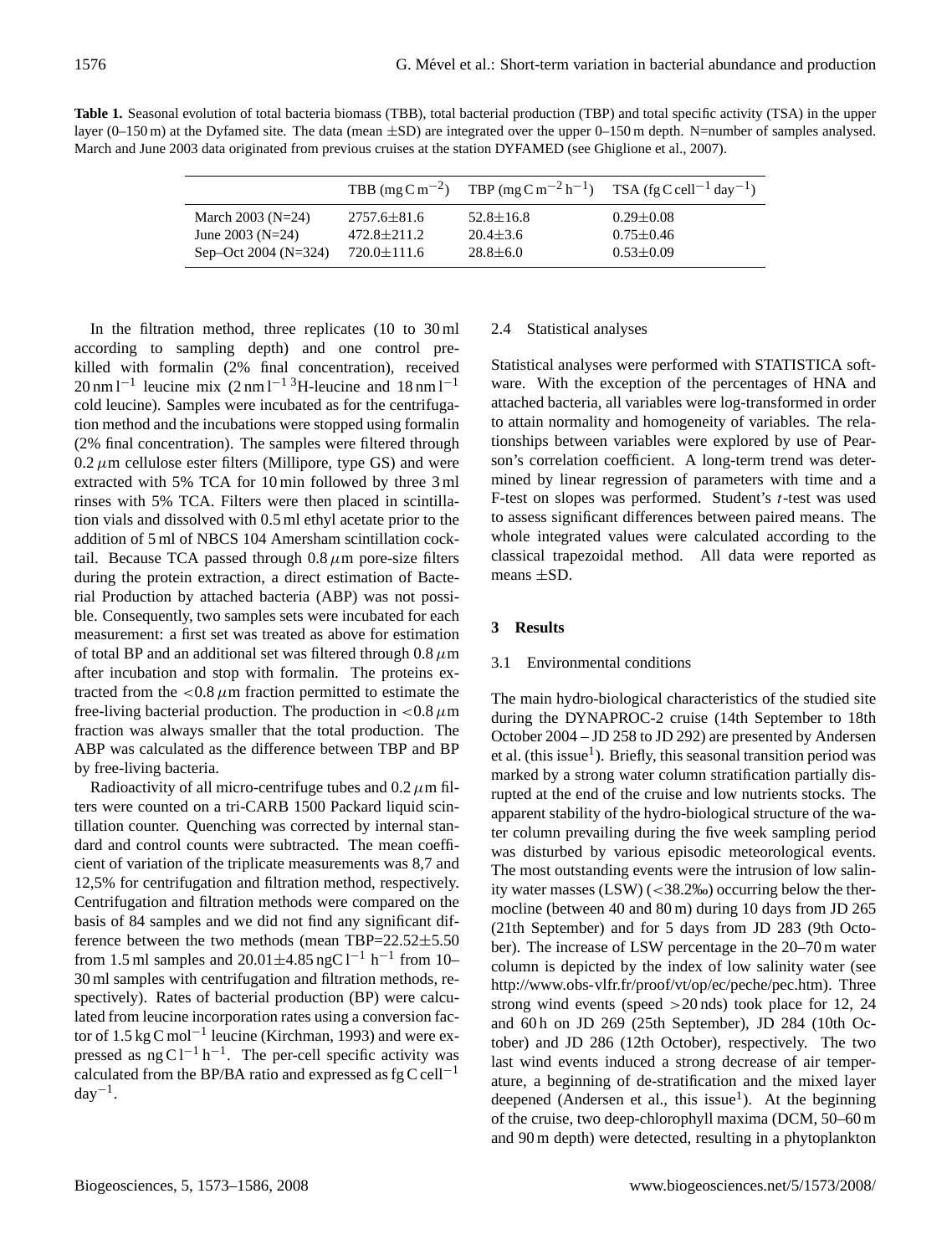

**Fig. 1.** Five week variations of total bacterial abundance (TBA) and total bacterial production (TBP) in the upper zone (0–150 m depth). Crosses indicate sampling times and depths.

biomass exceptionally high for the time period (Chla concentration of 35–40 mg m<sup>-2</sup>). After JD 263 (19th September), only one DCM was observed at 40–50 m depth with Chla concentration of 20–25 mg m<sup>-2</sup> (Marty et al., 2008)

- 3.2 Temporal variation scales of bacterial abundance and production within 0–150 m depths
- 3.2.1 Seasonal values of total bacterial abundance and production

The results we obtained during the September–October 2004 sampling period were compared to those obtained for two previous cruises conducted at the same site in March and June 2003 (Ghiglione et al., 2007) (Table 1). In spring condition (March 2003), total bacterial biomass (TBB) was 5.9 and 3.8 time more important, total bacterial production (TBP) was 2.6 and 1.8 time more important and total specific activity (TSA) was 2.6 and 1.8 time less important than in summer (June 2003) and summer-autumn (September– October 2004) conditions, respectively. Then, September-October 2004 bacterial parameter values were much closer to the oligotrophic summer 2003 than the mesotrophic spring 2003 conditions.

3.2.2 Weekly variation of total bacterial abundance and production

TBA ranged from a minimum of  $4.6 \times 10^5$  cells ml<sup>-1</sup> in Total bacterial abundance (TBA) generally increased from surface to the DCM and decreased below with maximal values observed at the surface waters at the end of the two studied periods (JD 269–273 and JD 286–289) (Fig. 1). subsurface to a maximum of  $14.8 \times 10^5$  cells ml<sup>-1</sup>at the DCM and decreasing to a minimum of  $2.1 \times 10^5$  cells ml<sup>-1</sup> at 150 m (mean= $6.1 \pm 2.4 \times 10^5$  cells ml<sup>-1</sup>, n=324). We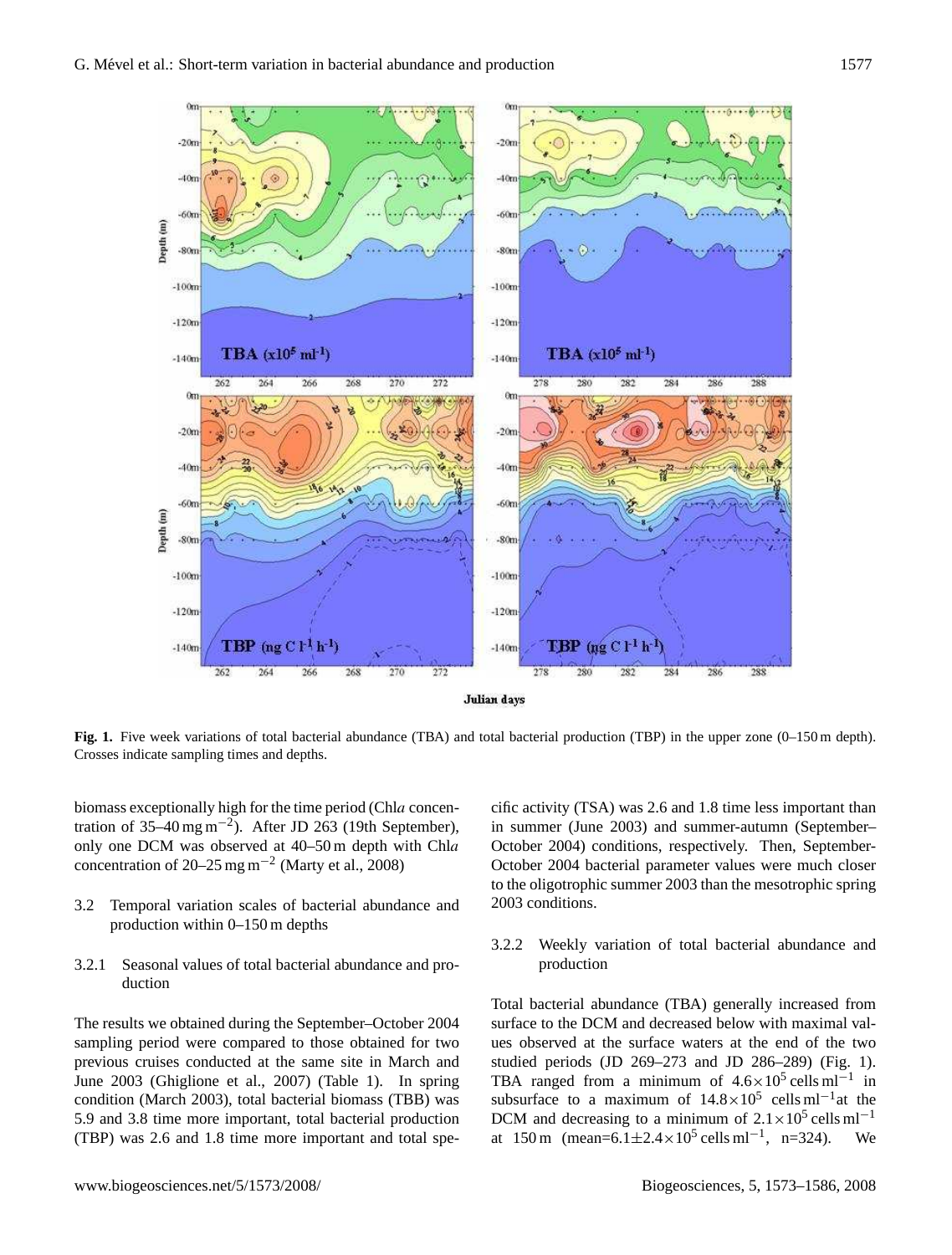

**Fig. 2.** Evolution of bacterial parameters integrated over the upper 0–150 m. TBB=total bacterial biomass; TBP=total bacterial production; HNA=relative abundance of cells with high nucleic acid content to the total bacterial abundance; TBB/AB=TBB to autotrophic biomass ratio.

found a good correlation between TBA and Chla integrated concentration in the first  $150 \text{ m}$  depth (R=+0.44, p<0.05, n=54). Total bacterial production (TBP) generally increased from surface to 20 m and decreased below, ranging from a minimum of  $10.6$  ng C l<sup>-1</sup> h<sup>-1</sup> in the subsurface to a maximum of  $38.6$  ng C l<sup>-1</sup> h<sup>-1</sup> at 20 m and decreasing to a minimum of  $0.3 \text{ ng } Cl^{-1} \text{ h}^{-1}$  at 150 m depth  $(\text{mean}=15.01\pm10.16 \text{ ng C } 1^{-1} \text{ h}^{-1}, \text{ n=324})$  (Fig. 1). TBP variability with depth and time was higher compared to TBA  $(CV=68$  and 40% respectively,  $n = 324$ ) and these two parameters were strongly linked during the entire sampling period  $(R=+0.59, p<0.01, n=324)$ .

Integrated total bacterial biomass (TBB) and production (TBP), as well as the relative contribution of cells with high nucleic acid content (HNA expressed in % of TBA) and total bacterial biomass to autotrophic biomass ratio (TBB/AB) were calculated on for the 0–150 m upper layer (0–150 m) (Fig. 2). Integrated TBB values showed a slight decrease from 1150.8 to 864.0 mg C m<sup>-2</sup> from JD 261 to JD 265 (17th to 21th September) and remained almost stable during the rest of the sampling period (mean= $686.0 \pm 60.5$  mg C m<sup>-2</sup>, n=47). Integrated TBP values ranged from 17.9 to  $40.4 \text{ mg C m}^{-2}$  day<sup>-1</sup>  $(\text{mean}=28.8\pm5.5 \text{ mg C m}^{-2} \text{ day}^{-1}, \text{ n=54}).$ The relative contribution of HNA bacteria to TBA was rather stable during the 5 weeks sampling period (from 44 to 59%, mean=49 $\pm$ 3%, n=54) as well as the ratio TBB/AB (from 1.45 to 2.87, mean= $2.00 \pm 0.29$ , n=54). These four parameters (TBB, TBP, HNA and TBB/AB) fitted to a linear regression with time showed no long-term trend during the onemonth sampling period (p>0.05, variance analysis F-test).

3.2.3 Diel variation scale of total bacterial abundance and production

In order to evaluate the influence of diel and episodic meteorological events (strong wind or intrusion of low salinity water masses), short time changes of the TBB and TBP were investigated. Samples were taken in the 0–150 m upper layer by sampling every 6 h during 120 h in two periods (JD 268– 273 and JD 284–289=24th to 29th September and 10th to 15th October) and at 6 depths levels from surface to 150 m depth. The P Index (proxy of salinity anomalies) integrated between 20 and 70 m depth indicated that the first coastal water intrusion that appeared from JD 264 to JD 273 (Sept 20th to 29th) was more intense than the second (from JD 282 to JD 286=8th to 12th October) (Fig. 3). The temperature of the surface water (5 m) remained relatively stable during the first study period (JD 268–273) except for the first days and decreased with time during the second period (JD 284–289) in accordance to the strong wind period occurring in the middle of this sampling period.

 $n=20$ , for the first (JD 268–273) and second (JD 284–289) During the two periods, 0–150 m integrated parameters  $(TBB<sub>0-150 m</sub>, TBP<sub>0-150 m</sub>, Chl*a*<sub>0-150 m</sub> and HNA<sub>0-150 m</sub>%)$ showed strong variations on short-time scales (Fig. 3). No clear diel periodicity of these parameters could be detected. Interestingly,  $TBB_{0-150 \text{m}}$  variations during the two 120 h periods presented the same pattern that Chl $a_{0-150 \text{ m}}$  variations  $(R=+0.48, p<0.05, n=19$  for the first period and R=+0.39,  $p<0.05$ ,  $n=20$  for the second period) (Fig. 3). In addition,  $TBP_{0-150m}$  variations were significantly correlated with the relative abundance of the high nucleic acid content bacteria (HNA%) (R=+0.71, p<0.01, n=19 and R=+0.47, p<0.05, study period, respectively) and these relationships were better than TBP/TBB (R=+0.36, p<0.05, n=19 and R=+0.23,  $p<0.05$ ,  $n=20$  for the two periods respectively). Finally, significant negative correlations were found between the P index (proxy of salinity anomalies) and both 0–150 m depth integrated TBA and TBP. These relationships were stronger during the first water intrusion from JD 265 to JD 273 (R=−0.85, p<0.01 and R=−0.47, p<0.05, n=19 for TBA and TBP, respectively) compared to the second from JD 283 to JD 286 (R=−0.36, p<0.05, n=20 only for TBA) when the low salinity water mass was lower, as shown by the index P values (Fig. 3).

- 3.3 Temporal variation scales of total vs. particle-attached bacterial abundance and production
- 3.3.1 Weekly to diel variation scales of total vs. particleattached bacterial abundance and production in the 0–1000 m water column

Twelve 0–1000 m depth profiles were carried out every day and night by sampling at 11 depths to follow weekly to diel changes in the vertical distribution of the total and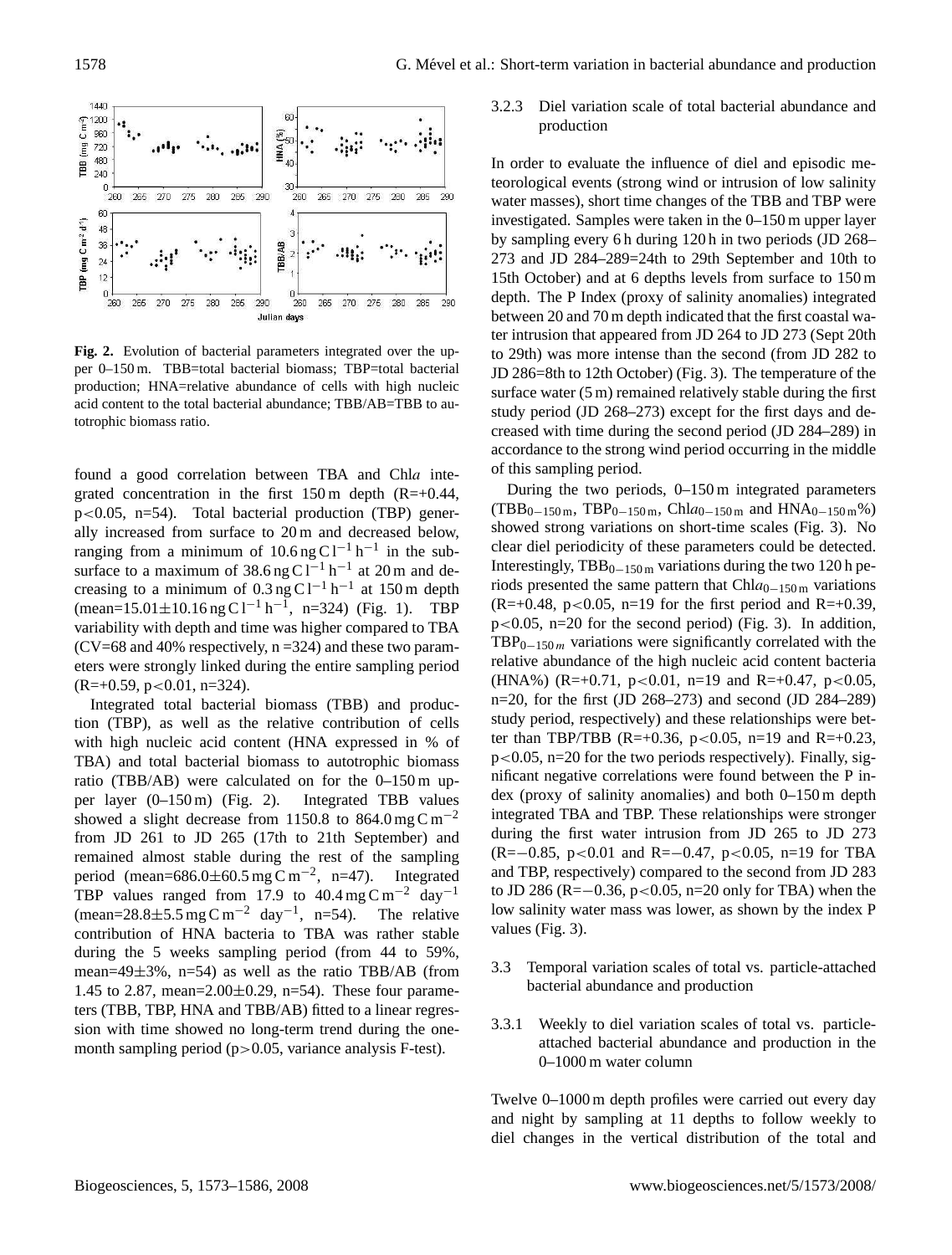

**Fig. 3.** Short time scale variability (dt=6 h) of 20–70 m depth integrated P index (a proxy of salinity anomalies), 5 m depth temperature, and  $0-150$  m depth integrated chlorophyll  $a$ , total bacterial biomass (TBB), relative abundance of cells with high nucleic acid content to the total bacterial abundance (HNA) and total bacterial production (TBP) within 2 periods (JD 268–273 and JD 284–289).

 $1.4 \times 10$  cens in correctively (Fig. 4). TBA decreased drastically in the mesopelagic layers (150–1000 m) with the particle-attached bacterial abundance and production in the water column (Figs. 4 and 5). TBA exhibited a pronounced vertical gradient with maxima at 40 m depth at the beginning of the sampling period moving up to 5 m at the end of the sampling period with concentration values of 14.4 to  $7.4 \times 10^5$  cells ml<sup>-1</sup>, respectively (Fig. 4). TBA decreased lowest values at the 1000 m depth, ranging from 0.5 to 0.7×10<sup>5</sup> cells ml<sup>-1</sup>. No significant difference was observed between noontime and midnight. The abundance of particleattached bacteria followed a similar pattern with a strong vertical gradient (Fig. 5). The main contribution of the attached bacteria to the TBA was observed in the upper 150 m layer with maximal values ranging from 14 to 25% of the TBA at the DCM, whereas their contribution was very low in the mesopelagic layers (<4% of the TBA). The day and night samples were compared for total and attached bacterial abundance (each depth for the twelve 0–1000 m profiles) and Student's t-test showed no significant difference between noontime and midnight. TBP exhibited also a pronounced vertical gradient with maximum values established at 20 m during the whole cruise, ranging from 20.3 and  $30.9$  ngC l<sup>-1</sup> h<sup>-1</sup>, and minima at 1000 m depth, ranging from 0.03 to  $0.08 \text{ ngC } 1^{-1} \text{ h}^{-1}$  (Fig. 4). One exception was found on JD 279, when a relatively high TBP  $(8.10 \text{ ngC} 1^{-1} \text{ h}^{-1})$ 

showed no significant changes between day and night. was observed at 500 m during the night. Other deep production peaks occurred in the 400–500 m layer during the second part of the sampling period but they do not appear on the graphs because of the low x-scale. The contribution of the particle-attached fraction on the TBP varied also drastically with depth and showed a similar vertical gradient as TBP (Fig. 5). The maximal contribution of the attached fraction reached values up to 49% of TBP, and generally situated between 20–40 m (just above DCM layer). In the mesopelagic waters, this contribution was generally negligible  $(<2\%)$ , with some exceptions found between 400 and 750 m depths (from 8 to 15% of TBP). As observed for the abundance parameter, the day and night samples were compared for total and attached bacterial production and Student's t-test also

3.3.2 Hourly variation of total vs. particle-attached bacterial abundance and production at the subsurface

The influence of episodic meteorological events (strong wind or intrusion of low salinity water) on total vs. particleattached bacterial abundance, production and specific activity was investigated by sampling every 6 h during 120 h in two periods (JD 268–273 and JD 284–289) (Fig. 6). For all of these parameters, both total vs. attached bacteria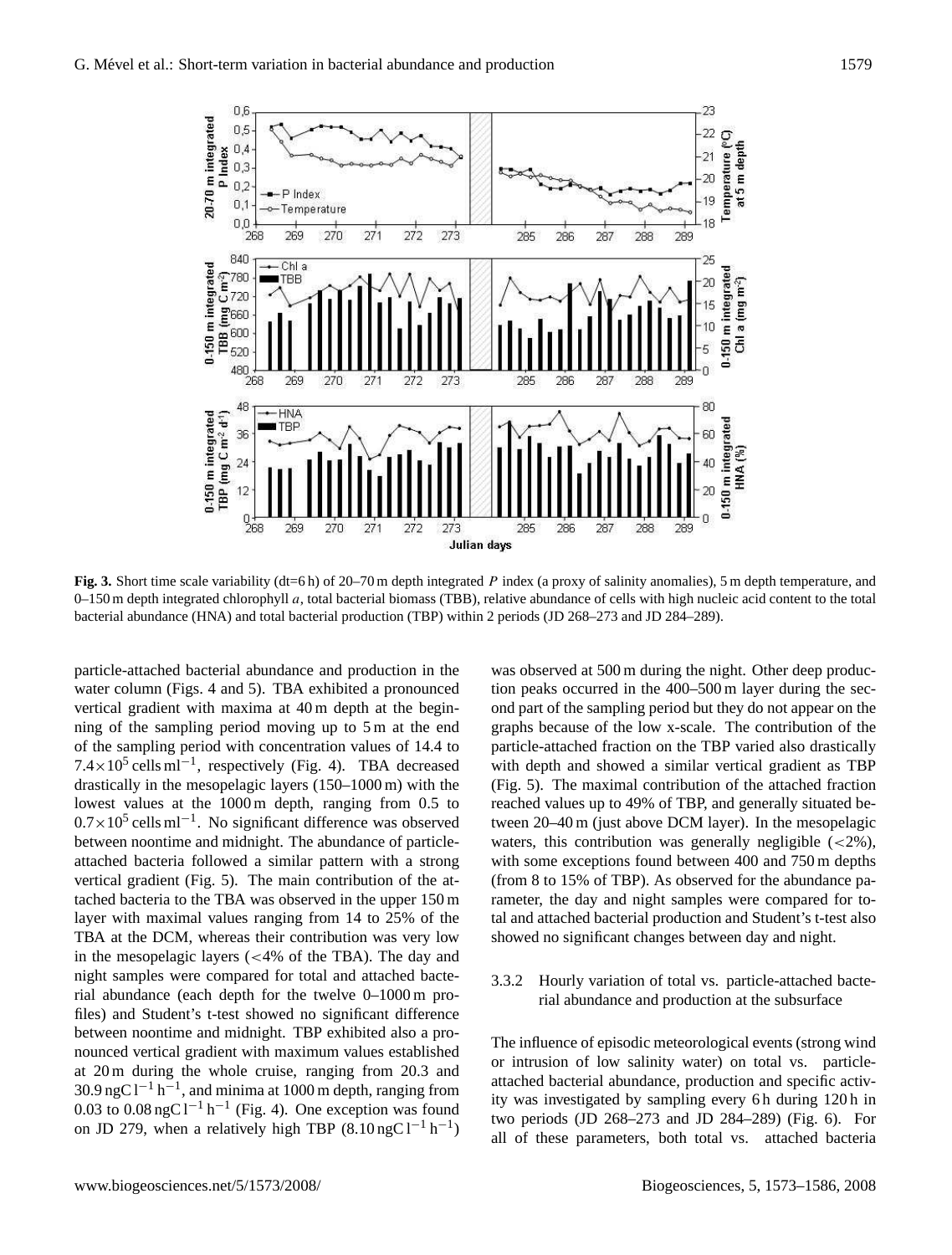

**Fig. 4.** Vertical changes in the total bacteria abundance and total bacterial production in the 0–1000 m water column during night (•) and day (◦). Agreement with Julian days is: 18/09=262; 19/09=263; 26/09=270; 04/10=279; 05/10=280; 12/10=286.

exhibited sporadic temporal variations with neither diel pattern nor any clear relation with salinity or temperature events (Fig. 6). The contribution of the attached fraction represented from 7 to 17% of the TBA (mean= $11\pm3$ %) in the first period (JD 268–273), while the dynamic of the attached fraction varied inversely to TBA (R= $-0.47$ , p<0.05, n=19). In the second period (JD 284–289), the contribution of the attached fraction exhibited the same pattern than TBA and varied from 11 to 21% (mean=15.8±2.8%) of TBA. The contribution of the attached fraction to the TBP fluctuated from 25 to 55% (mean=34.7 $\pm$  9.8%) and from 18 to 63%  $(mean=37.7\pm13.2\%)$  during the first and second periods, respectively (Fig. 6).

abundance, namely specific activities (SA) was gener-The ratio between bacterial production and bacterial ally more important for the attached fraction compared to the total fraction. SA averaged from 1.82±0.93 and  $2.03 \pm 1.01$  fg C cell<sup>-1</sup> day<sup>-1</sup> for the attached fraction, while total SA averaged from 0.57±0.15 and  $0.79 \pm 0.17$  fg C cell<sup>-1</sup> day<sup>-1</sup> in the first and second period, respectively. As well as for bacterial production, total and particle-attached bacterial SA exhibited similar pattern with time, with higher BP and SA during the second period.

#### **4 Discussion**

## 4.1 Seasonal to hourly variation in bacterial abundance and production in the 0–150 m depth layer

One of the main contributions of our study is provision of a complete time series data set on heterotrophic bacterial abundance and production at seasonal to hourly scales at a central point in the Ligurian Sea close to the French JGOFS-DYFAMED station. To the best of our knowledge this is the first time that such a complex dataset is analyzed to attempt to unravel the temporal scales of variations in bacterioplankton abundance and activity in the NW Mediterranean Sea.

variability of hydrological structures prevailing in this area To evaluate the dynamics of total heterotrophic bacterial abundance and activity at a seasonal scale, data from this study (summer-autumn transition) were compared with previous data from two cruises conducted at the same site under spring bloom and summer stratification conditions (Ghiglione et al., 2007) (Table 1). As expected, total bacterial biomass and production values obtained in this study present slightly higher values than under summer oligotrophic condition but drastically lower values than under spring bloom conditions. This observation is in good agreement with the summer to autumn transition period characterizing the sampling period of the present study and with the strong seasonal (Andersen and Prieur, 2000; Vidussi et al., 2000).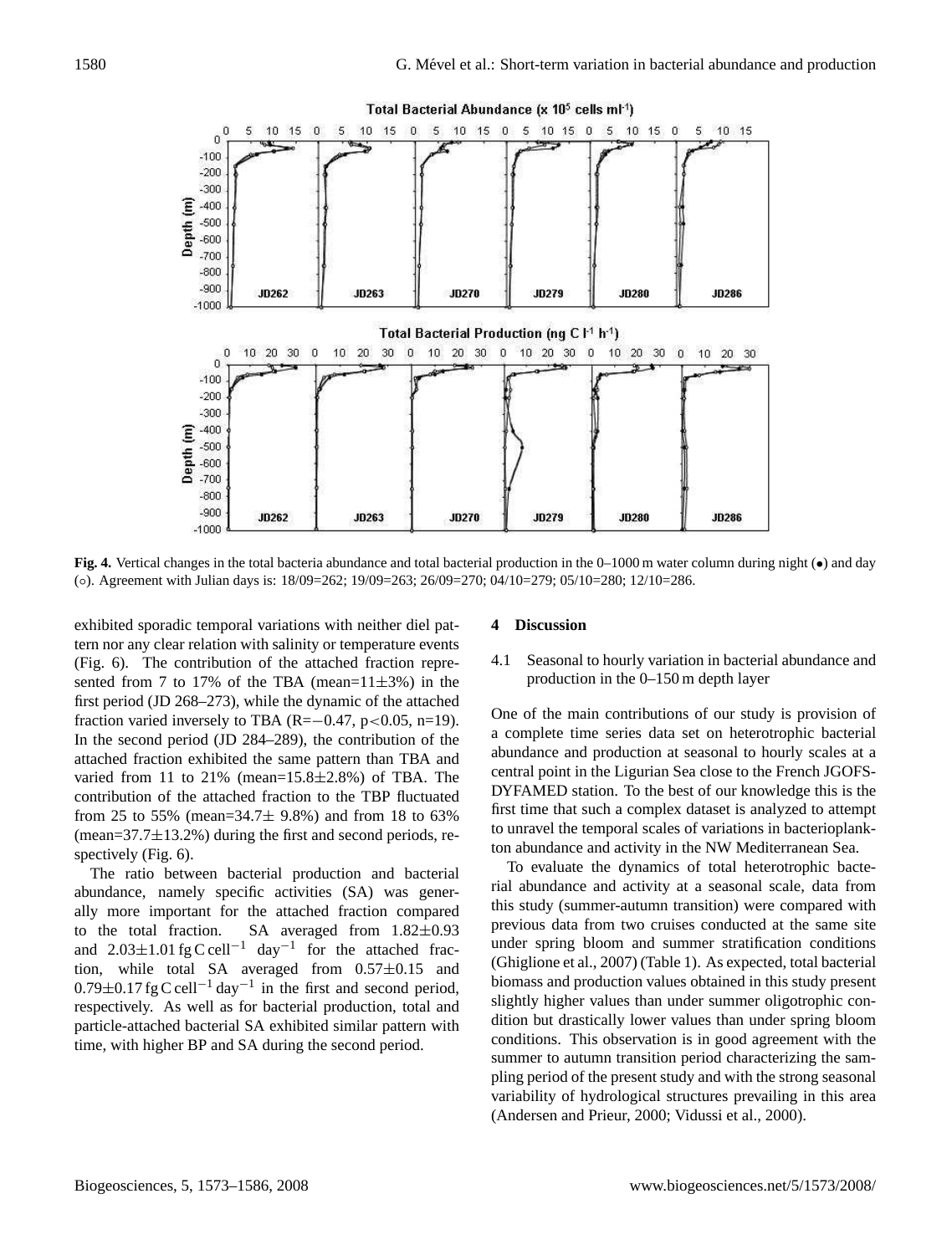10 20  $10$ 20  $\Omega$ 

 $20$ 

10

 $-20$  $-40$  $-60$ 

 $-80$  $-150$  $-200$  $-400$ 

Depth (m)



**Fig. 5.** Vertical changes of the attached to total bacterial abundance ratio in the 0–1000 m water column during night ( $\blacksquare$ ) and day ( $\Box$ ). Agreement with Julian days is: 18/09=JD 262; 19/09=JD 263; 26/09=JD 270; 04/10=JD 279; 05/10=JD 280; 12/10=JD 286.

al., 1990). Integrated 0-150 m depth values of bacterial During the 5 week sampling period, total heterotrophic bacterial abundance and activity showed large fluctuation in the 0–150 m upper layer, and especially in relation to the deep chlorophyll maxima depths (Fig. 1). For example at 60 m depth, TBA varied from 14.8 to  $2.5 \times 10^5$  cells ml<sup>-1</sup> in relation to drastic changes in the Chla corresponding values found at the same depth (from 0.10 to 0.67 mg Chla m<sup>-2</sup>). Previous investigations have shown that when bacterial biomass is limited solely by nutrients of phytoplankton origin, a strong correlation is observed between bacterial and phytoplankton biomass (Cole et al., 1988) and between bacterial abundance and production (Billen et biomass to autotrophic biomass ratios remained relatively constant and always  $>1$  (Fig. 2). Such dominance of bacterial biomass relative to autotrophic biomass agrees with other results for the open Ocean (Ducklow and Carlson, 1992). These authors suggested that such situation occurs when phytoplankton biomass is low (Chla<1 mg m<sup>-3</sup>) and when bacteria are sustained by phytodetritus or by-products from grazing. For the entire studied period, Chla concentration was low (from 0.16 to 0.40 mg m<sup>-3</sup> in the upper 150 m) and we found a significant correlation between 0–150 m integrated bacterial biomass and Chla concentration  $(R=+0.44, p<0.05,$ n=54) but this relation was more significant in the 40-80 m layer (R=+0.67, p<0.01, n=54) compared to  $0-20$  m layer  $(R=+0.13, p<0.05, n=54)$ . In a same way, bacterial abundance and bacterial production measured into the Chla maximum layer (40–80 m) were also strongly linked during the whole sampling period ( $R=+0.65$ ,  $p<0.01$ ,  $n=162$ ), whereas no significant relation was observed in the surface mixed layer (0–20 m). Linear regression analysis calculated in the 40–80 m layer between integrated BB and Chla concentration (Y=0.24X+5.25,  $R^2$ =0.65, n=54) suggest that bacterioplankton living in the Chla maximum layer was regulated by C-compounds derived from phytoplankton activity. In addition, the slope <1 indicated that bacterial responses to resource availability tend to be attenuated by predation or viral pressure (Ducklow and Carlson, 1992; Dufour and Torreton 1996; Weinbauer et al., 2003). Nanoflagellates and ciliates populations have been previously observed in our study site and predation over bacterioplankton considered (Tanaka and Rassoulzadegan, 2002). Thus, in our conditions both bottomup and top-down processes were controlling bacterial populations inhabiting the 0–150 m upper layer but, further grazing experiments are needed to estimate the grazing rates and the relative importance of bottom-up and top-down control in such conditions.

the influence of diel and episodic events (coastal water intru-Investigations at hour time scales allowed us to enlighten sions and wind events) on total bacterial abundance and production (Fig. 3). By sampling every 6 h during 5 days within two periods at 9 days intervals, we did not found any diel periodicity on the 0–150 m integrated total bacterial abundance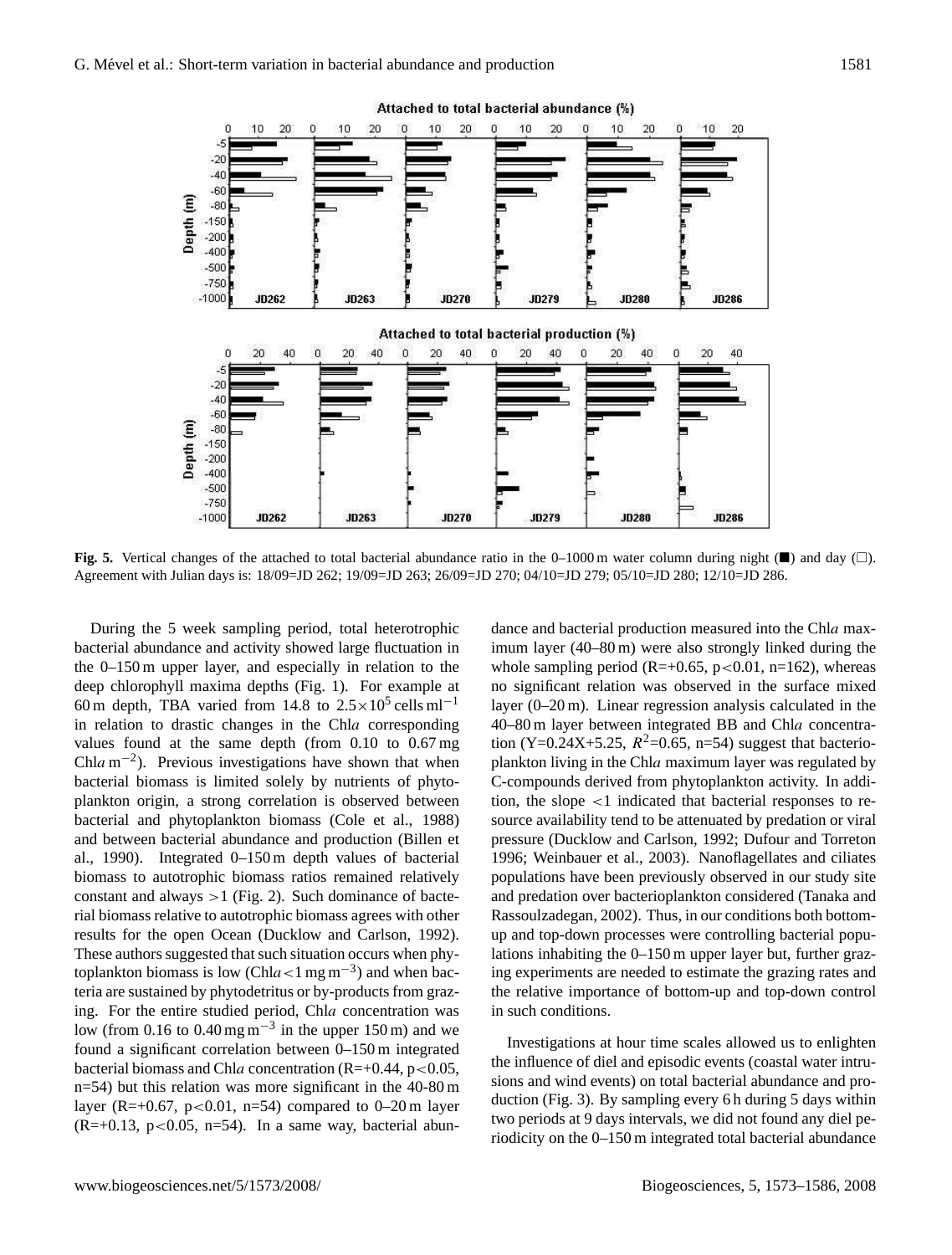

**Fig. 6.** Total *vs.* attached bacterial abundance, production and specific activity at 5 m depth. TBA=total bacterial abundance, TBP=total bacterial production, TSA=total specific activity, Att. BA=relative attached bacterial abundance on the TBA, Att. BP=relative attached bacterial production on the TBP, Att. SA=relative attached bacterial specific activity on the TSA.

of top-down control by predation or viral lysis in our samand production. We did not expect such result since diel changes of bacterial production were observed in several open Ocean, including the NW Mediterranean Sea (Gasol et al., 1998; Kuipers et al., 2000; Winter et al., 2004). These results together with hypothesis mentioned above suggest that bacterial abundance and production was not directly linked to the diel changes in dissolved organic matter produced by phytoplankton (bottom-up control), thus reinforcing the role pling conditions. At the DYFAMED station, diel changes in bacterial production was also observed during spring phytoplanktonic bloom (Ghiglione et al. 2007), but not during spring to summer transition (Van Wambeke et al., 2001). Such discrepancy can result from seasonal factors or meteorological conditions (rain, cloudy days, wind) that could superimpose their effects on diel variability and consequently, probably prevent us from obtaining reproducible diel patterns (Coffin et al., 1993). This is probably the case in our study, as shown by the influence of episodic events on the bacterial compartment during summer to autumn transition conditions. First, desalted water intrusions occurred twice during our sampling period as described by the P index, a proxy of salinity anomalies (Andersen et al., this issue<sup>1</sup>). We found

such wind events could result in changes in total bactea significant negative relationship between the 0–150 m integrated total bacterial abundance and production and the P index, especially during the first compared to the second intrusion (R=−0.85, p<0.01, n=19 compared to R=−0.36, p<0.05, n=20 for TBA, and R=−0.47, p<0.05, n=19 compared to R= $-0.18$ , p<0.05, n=20 for TBP) (Fig. 3). These results suggest a proportional impact of salinity anomalies on total bacterial abundance and activity together with the magnitude of the low salinity water masses intrusion. The effect of wind events on total bacterial abundance and production was not detectable in our conditions. We did not find any significant correlation between total bacterial abundance and production neither following low magnitude  $\left($  < 10 nds) or stronger  $(>20 \text{ nds})$  wind events. During the second period of our hour scale sampling (JD 284–289), the strong wind created an important decrease of temperature and the upper-mixed layer moved down from 20 to 40 m depth (see Andersen et al., this issue<sup>1</sup>). Several authors suggested that rial abundance and production, as a result of an increase of  $NO<sub>3</sub><sup>-</sup>$  availability, biomasses and particle fluxes in the upper layer (Haury et al., 1990; Marra et al., 1990; Kiorboe, 1993). Mediterranean surface waters being limited by P and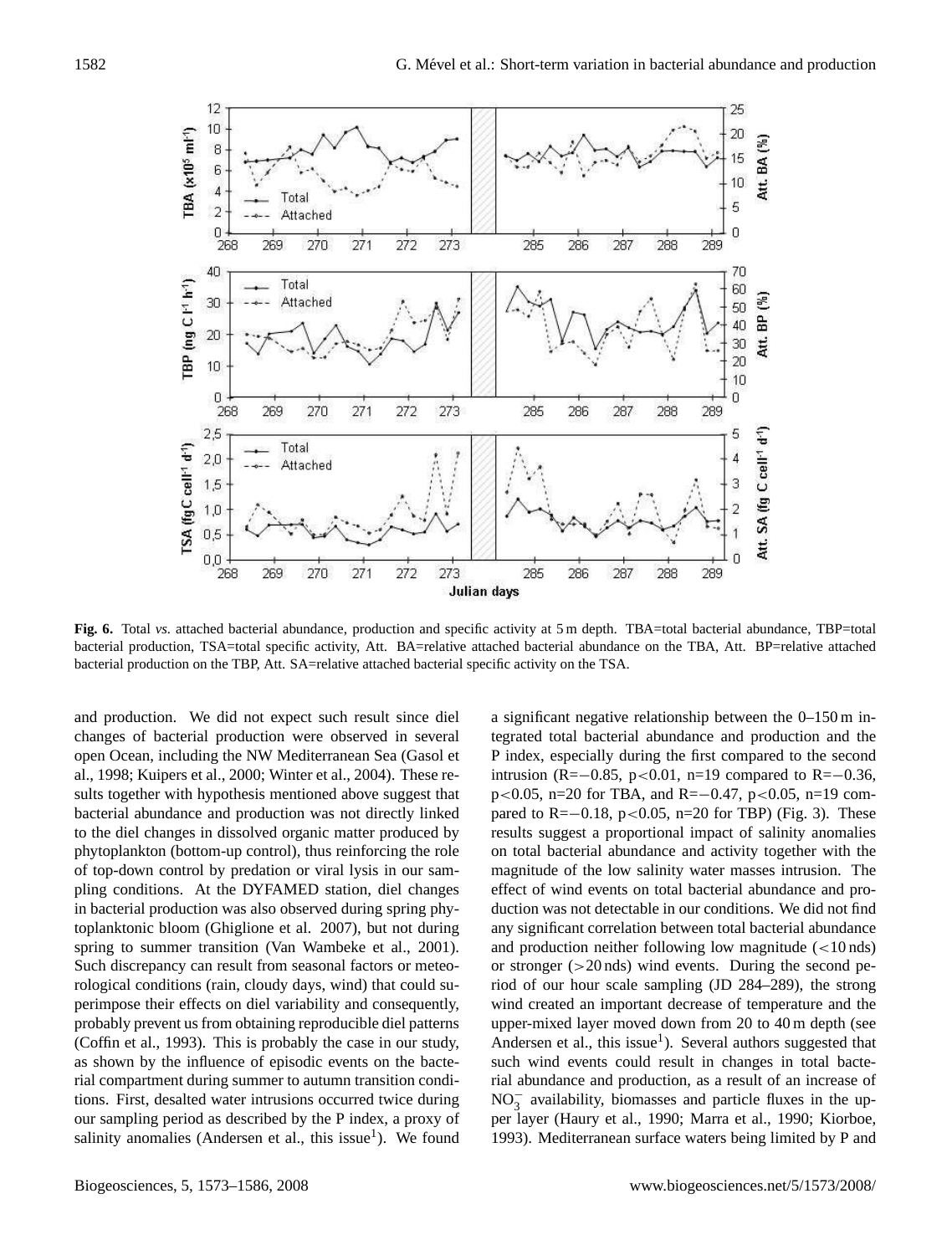N during the stratified period, an increased  $NO_3^-$  availability could result in changes of bacterial abundance and production. Because of cruise logistics, the hour scale sampling was stopped three days after the stronger wind event, when the euphotic layer de-stratification begins. Thus, even if we did not find any influence of low magnitude wind events (<10 nds) on total bacterial abundance and production, our results suggest also that the response of the bacterial compartment may take more than three days to react to stronger wind events  $(>20 \text{ nds})$ .

4.2 Temporal evolution of high nucleic acid content cells in the euphotic layer

In aquatic systems, it is possible to distinguish populations with high (HNA cells) and low nucleic acid content (LNA cells) by flow cytometry. In our study, the percentage of HNA cells to the total bacterial count (% HNA) varied from 44% to 59% (average=49 $\pm$ 3%, n=324) and remained stable within the whole 0–150 m upper layer (Fig. 3). These values are in agreement with previous results found in various oceans (Sherr et al., 2006; Zubkov et al., 2006) and in the NW Mediterranean (Scharek and Latasa, 2007). The relative contribution of HNA bacteria to total abundance slightly fluctuated during our sampling period  $(CV=14%)$  but neither temporal trend nor depth significant pattern was observed. In our large set of samples (n= 324), we found a significant and positive correlation between the percentage of HNA in the total bacterial population and the total bacterial production (R=+0.75, p<0.01) while a weaker relationship was observed between total bacterial abundance and production (R=+0.59, p<0,01). HNA cells are generally considered to represent active members of the bacterial community, whereas LNA may be dead or dying cells (Gasol et al., 1999; Lebaron et al., 2002; Servais et al., 2003). However, more recent studies question the use of HNA cell abundance as a proxy for activity in natural systems (Longnecker et al., 2005 and 2006; Sherr et al., 2006; Bouvier et al., 2007; Moran et al., 2007). Such discrepancies could be explained by the variability in the cytometric characteristics of HNA/LNA linked to different ecosystems (Bouvier et al., 2007). In our study the dichotomous view of HNA and LNA appears reasonable as all observations were made at the same location. As the HNA cells, were strongly correlated with total bacterial production, they can be considered as the active members of the bacterial community in our study site.

4.3 Dynamics of total bacterial abundance and production in the mesopelagic layer (150–1000)

As already reported, we found that total bacterial abundance and production linearly decreased with depth in the mesopelagic layer (Turley and Stutt, 2000; Tanaka and Rassoulzadegan, 2004). In parallel, clear changes in bacterial diversity by vertical zonation in three layers, above, in or just below the chlorophyll maximum and deeper, that remained stable during the entire sampling period was also observed by Ghiglione et al. (2008). Compared to previous studies at the same JGOFS-DYFAMED station, total bacterial abundance and production values measured during the sampling period  $(0.53 \text{ to } 1.83 \times 10^5 \text{ cells m}^{-1}$  and 0.07 to  $8.10 \text{ ng } \text{Cl}^{-1} \text{ h}^{-1}$  for total bacterial abundance and production, respectively; Fig. 4) are comparable to the previous studies driven in the mesopelagic layers of the NW Mediterranean Sea (Turley and Stutt, 2000; Harris et al., 2001; Tamburini et al., 2002; Tanaka and Rassoulzadegan, 2004). The magnitude of depth-dependent decrease of total bacterial abundance was relatively constant for our study period. The calculated slopes of log-log linear regression varied from  $-0.47$  to  $-0.62$  and the mean slope (= $-0.50\pm0.07$ , n=12) was slightly smaller compared to those previously described in the same zone  $(=-0.66\pm0.13, n=10)$  in Tanaka and Rassoulzadegan, 2004). In contrast, the slopes relative to total bacterial production fluctuated for the one-month study period from −0.70 to −1.38 suggesting short-term variations in depth-dependent decrease of total bacterial production during the summer-autumn transient period. Moreover, compared to slopes previously described by Tanaka and Rassoulzadegan (2004) in their study based on seasonal sampling (mean slope=−1.15±0.30, n=5), our mean slope for TBP (mean slope= $-0.73\pm0.49$ , n=12) shows no significant difference suggesting a low seasonal variation in the vertical distribution of bacterioplankton. In addition, the high variability of our TBP slopes can be due to episodic deep peaks of production observed between 400 to 750 m depths. Interestingly, such episodic deep peaks of bacterial production were already reported in the NW Mediterranean (Misic and Fabiano, 2006). Given the mean CV of triplicate BP measurements (12.5%) these deep peaks show a real bacterial production. They suggest a rapid adaptation of bacteria to the episodic occurrence of organic matter probably originated from zooplankton metabolism (egestion of fecal material).

4.4 Temporal trends in total vs. particle-attached bacterial abundance and production in the 0–1000 m water column

We defined the terms "free-living" and "particle-attached" bacteria on the basis of a  $0.8 - \mu$ m-pore-size filter fractionation. A similar cut-off was used by several authors (Hollibaugh et al., 2000; Ghiglione et al., 2007) used also GF/C filters with a nominal pore size of  $1.2 \mu$ m (Gasol and Morán, 1999). Microscopic observations showed that free-living bacteria retained on the  $0.8 \mu m$  filters represented less of 5% of  $> 0.8 \mu$ m fraction. So, the over-estimation of attached bacteria was very low in the upper layer  $\left($  < 1% and 2% for BA and BP, respectively) and negligible in mesopelagic layers. In addition, to minimize the bacteria-particles dislodging and consequently the under-estimation of attached bacteria,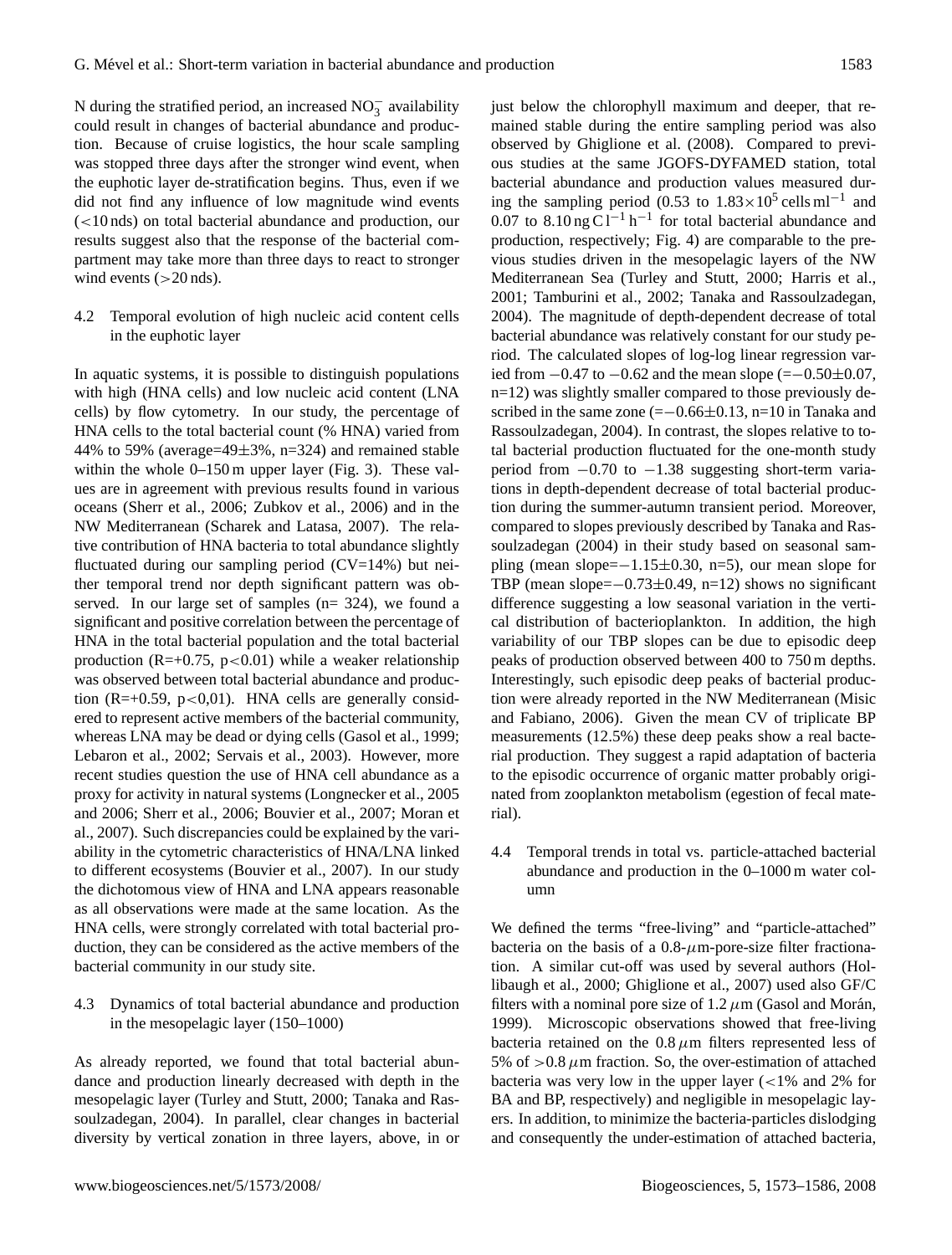all filtrations were performed at a very low vacuum pressure. So, the size fractionation process used in our study can be considered as a clear-cut distinction between free-living and attached bacteria.

The contribution of attached bacteria to total bacterial abundance varied from 5 to 25% (average=  $15±5%$ , n=48) in the first 60 m depth and remained in the same range during the 5 weeks studied period (Fig. 5). These values are consistent with previous reports on various pelagic environments (see review by Simon et al., 2002). We found a significant correlation between attached to total bacterial abundance ratio and Chla concentration in the first 150 m depth (R=+0.54, p<0.05, n=72), suggesting a tight coupling between the vertical distribution of the attached bacteria and phytoplankton biomass. However, no significant relation was found between the contribution of attached bacterial abundance and diel or episodic events (Fig. 6). In the water column, the contribution of the attached fraction to total bacterial abundance decreased rapidly in the mesopelagic layer  $(<4\%)$ , as already described in other studies (see review by Simon et al., 2002).

The contribution of the attached fraction to the total bacterial production varied from 11 to 49% of the total bacterial production in the first 60 m depth with higher values at the end of the sampling period (Fig. 5). These results are in between the highest and lowest values reported in spring and summer 2003 (80% and 5%, respectively) at the same station (Ghiglione et al. 2007), but lower values  $\left( \langle 30\% \rangle \right)$  are usually reported in marine systems (see review by Simon et al., 2002). Such discrepancy could be due to differences in the studied systems (mainly in the size, nature and concentration of particles) or in protocols used to measure total bacterial production and to separate attached bacteria from freeliving cells. In mesopelagic waters, the contribution of the attached fraction to the total bacterial production was generally low (less than 2%), except in some occasion (maximum of 18% at 500 m depth), but without any relation to exceptional increase of total bacterial production described above. At a shorter time scale, the contribution of attached fraction to the total bacterial production varied rapidly and significantly (from 18 to 63% within a few days) when samples were taken every 6 h. We did not find any significant relation between the contribution of attached fraction to the total bacterial production or the attached bacterial specific activity and diel or episodic events (Fig. 6). These results suggest that such indirect parameters were not sufficient to explain the rapid and chaotic variation of the total vs. attached bacterial production at hour time scale. These results reinforce the biogeochemical role of attached bacteria in the cycling of organic matter and reveal rapid and sporadic changes in their activity at hour time scale that influence drastically the total bacterial production in the NW Mediterranean Sea.

*Acknowledgements.* This work was supported by PROOF-PECHE grant (Production and Exportation of Carbon: control by HEterotrophic organisms at small time scales). We are grateful to our cruise and project leader V. Andersen. We thank the captains and crews of the RV Thalassa for ship operations. We thank also the scientists who provided data for this paper, particularly L. Prieur for hydrobiological data, the microbiologist team enlisted in the program and J. Noirbenne and V. Tosser, students in our lab for their technical contribution. We are grateful to John Dolan, Madeleine Goutx and France Van Wambeke for helpful comments on the manuscript.

Edited by: N. Name



The publication of this article is financed by CNRS-INSU.

#### **References**

- Andersen, V. and Prieur, L.: One-month study in the open NW Mediterranean Sea (DYNAPROC experiment, May 1995): overview of the hydrobiological structures and effects of wind events, Deep-Sea Res. I, 47, 397–422, 2000.
- Azam, F., Fenchel, T., Field, J. G., Gray, J. S., and Meyer-Reil, L. A., Thingstad, F.: The ecological role of water-column microbes in the sea, Mar. Ecol. Prog. Ser., 10, 257–263, 1983.
- Billen, B., Servais, P. and Becquevort, S.: Dynamics of bacterioplankton in oligotrophic and eutrophic aquatic environments: bottom-up or top-down control?, Hydrobiologia, 207, 37–42, 1990.
- Bouvier, T., del Giorgio, P. A., and Gasol, J. M.: A comparative study of the cytometric characteristics of high and low nucleicacid bacterioplankton cells from different aquatic ecosystems, Environ. Microbiol., 9, 2050–2066, 2007.
- Caron, D. A., Peele, E. R., Lim, E. R., and Dennett, M. R.: Picoplankton and nanoplankton and their trophic coupling in surface waters of the Sargasso Sea South of Bermuda, Limnol. Oceanogr., 44, 259–272, 1999.
- Cho, B. C. and Azam, F.: Biogeochemical significance of bacterial biomass in the ocean's euphotic zone, Mar. Ecol. Prog. Ser., 63, 253–259, 1990.
- Coffin, R. B., Connolly, J. P., and Harris, P. S.: Availability of dissolved organic carbon to bacterioplankton examined by oxygen utilization, Mar. Ecol. Prog. Ser., 9, 9–22, 1993.
- Cole, J. J., Findlay, S., and Pace, M. L.: Bacterial production in fresh and saltwater ecosystems: a cross-system overview, Mar. Ecol. Prog. Ser., 43, 1–10, 1988.
- Ducklow, H. W. and Carlson, C. A.: Oceanic bacterial production. edited by: Marshall, K. C., in: Advances in microbial ecology, Plenum Press, New York, 113–181, 1992.
- Ducklow, H. W., Kirchman, D. L. Quinby, H. L., Carlson, C. A., and Dam, H. G.: Stocks and dynamics of bacterioplankton carbon during the spring phytoplankton bloom in the eastern North Atlantic Ocean, Deep-Sea Res. II, 40, 245–263, 1993.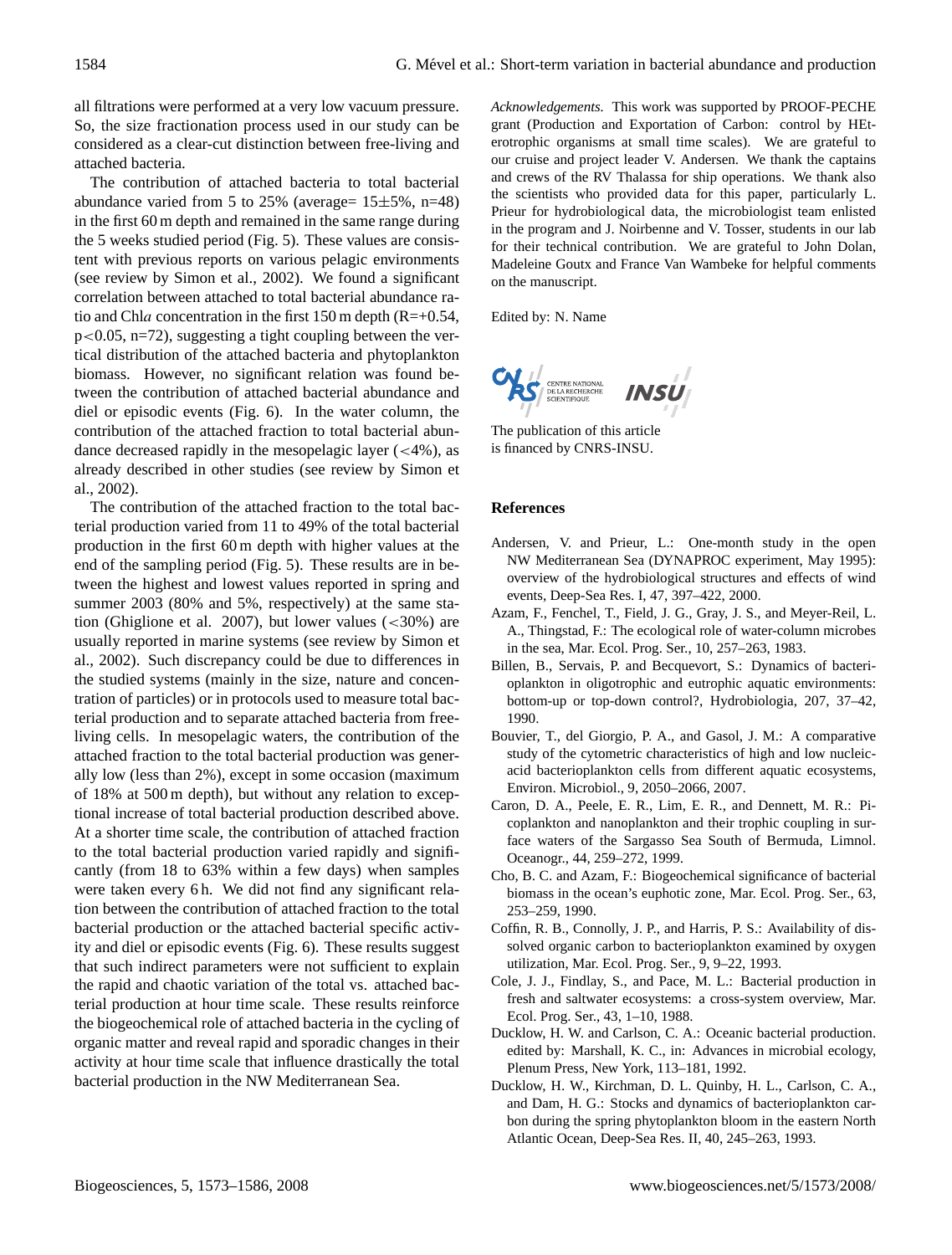- Dufour, P. and Torreton, J. P.: Bottom-up control of bacterioplankton from eutrophic to oligotrophic sites in the North-Eastern tropical Atlantic Ocean, Deep-Sea Res. I,43, 1305–1320, 1996.
- Fukuda, R., Ogawa, H., Nagata, T., and Koike, I.: Direct determination of carbon and nitrogen contents of natural bacterial assemblages in marine environments, Appl. Environ. Microbiol., 64, 3352–3358, 1998.
- Gasol, J. M., Doval, M. D., Pinhassi, J., Calderon-Paz, J. I., Guixa-Boixareu, N., Vaque, D., and Pedros-Alio, C.: Diel variations in ´ bacterial heterotrophic activity and growth in the northwestern Mediterranean Sea, Mar. Ecol. Prog. Ser., 164, 107–124, 1998.
- Gasol, J. M. and Morán, X. A. G.: Effects of filtration on bacterial activity and picoplankton community structure as assessed by flow cytometry, Aquat. Microb. Ecol., 16, 251–264, 1999.
- Gasol, J. M., Zweifel, U. L., Peters, F., Fuhrman, J. A., and Hagström, A.: Significance of size and nucleic acid content heterogeneity as measured by flow cytometry in natural planktonic bacteria, Appl. Environ. Microbiol., 65, 4475–4483, 1999.
- Gerdts, G., Wichels, A., Döpke, H., Klings, K. W., Gunkel, W., and Schütt, C.: 40-year long-term study of microbial parameters near Helgoland (German Bight, North Sea): historical view and future perspectives, Helgol. Mar. Res., 58, 230–242, 2004.
- Ghiglione, J. F., Mével, G., Pujo-Pay, M., Mousseau, L., Lebaron, P., and Goutx, M.: Diel and seasonal variations in abundance, activity and community structure of particle-attached and freeliving bacteria in NW Mediterranean Sea, Microb. Ecol., 54, 217–231, 2007.
- Ghiglione, J. F., Palacios, C., Marty, J. C., Mével, G., Labrune, C., Conan, P., Pujo-Pay, M., Garcia, N., and Goutx, M.: Role of environmental factors for the vertical distribution (0–1000 m) of marine bacterial communities in the NW Mediterranean Sea, Biogeosciences, 5, 2008, in press.
- Harris, J. R. W., Stutt, E. D., and Turley, C. M.: Carbon flux in the northwest Mediterranean estimated from microbial production, Deep Sea Res. I, 48, 2631–2644, 2001.
- Haury, L. R., Yamazaki, H., and Itsweire, E. C.: Effects of turbulent shear flow on zooplankton distribution, Deep-Sea Res. II, 37, 447–461, 1990.
- Herndl, G. J. and Malacic, V.: Impact of the pycnocline layer on bacterioplankton diel and spatial variations in microbial parameters in the stratified water column of the Gulf of Trieste (Northern Adriatic Sea), Mar. Ecol. Prog. Ser., 38, 295–303, 1987.
- Hollibaugh, T., Wong, P. S., Murrell, M. C.: Similarity of particleassociated and free-living bacterial communities in northern San Francisco Bay, California, Aquat. Microb. Ecol., 21, 102–114, 2000.
- Hobbie, J. E., Daley, R. J., and Jasper, J.: Use of nucleopore filters for counting bacteria by fluorescence microscopy, Appl. Environ. Microbiol., 33, 1225–1228, 1977.
- Karl, D. M., Knauer, G. A., and Martin, J. H.: Downward flux of particulate organic matter in the ocean: a particle decomposition paradox, Nature, 332, 438–441, 1988.
- Kiørboe, T.: Turbulence, phytoplankton cell size and the structure of pelagic food webs, Adv. Mar. Biol., 29, 1–72, 1993.
- Kirchman, D. L.: Leucine incorporation as a measure of biomass production by heterotrophic bacteria, edited by: Kemp, P. F., Sherr, B. F., Sherr, E. B. and Cole, J. J., in: Handbook of methods in aquatic microbial ecology, Lewis, Boca Raton, 509–512, 1993.
- Kirchman, D. L., K'Ness, E. and, Hodson, R.: Leucine incorporation and its potential as a measure of protein synthesis by bacteria in natural aquatic systems, Appl. Environ. Microbio., 49, 599–607, 1985.
- Kuipers, B., Noort, G. J., Vosjan, J. H. and Herndl, G. J.: Diel periodicity of bacterioplankton in the euphotic zone of the subtropical Atlantic Ocean, Mar. Ecol. Prog. Ser., 201, 13–25, 2000.
- Lebaron, P., Servais, P., Baudoux, A. C., Bourrain, M., Courties, C., and Parthuisot, N.: Variations of bacterial-specific activity with cell size and nucleic acid content assessed by flow cytometry, Aquat. Microb. Ecol., 28, 131–140, 2002.
- Lemée, R., Rochelle-Newall, E., Van Wambeke, F., Pizay, M. D., Rinaldi, P., and Gattuso, J. P.: Seasonal variation of bacterial production, respiration and growth efficiency in the open NW Mediterranean Sea, Aquat. Microb. Ecol., 29, 227–237, 2002.
- Longnecker, K., Sherr, B. F., and Sherr, E. B.: Activity and phylogenetic diversity of bacterial cells with high and low nucleic acid content and electron transport system activity in an upwelling ecosystem, Appl. Environ. Microbiol., 71, 7737–7749, 2005.
- Longnecker, K., Sherr, B. F., and Sherr, E. B.: Variation in cellspecific rates of leucine and thymidine incorporation by marine bacteria with high and with low nucleic acid content off Oregon coast, Aquat. Microb. Ecol., 43, 113–125, 2006.
- Marie, D., Partensky, F., Jacquet, S., and Vaulot, D.: Enumeration and cell cycle analysis of natural populations of marine picoplankton by flow cytometry using the nucleic acid stain SYBR Green I, Appl. Environ. Microbiol., 63, 186–193, 1997.
- Marra, J., Bidigare, R. R., and Dickey, T. D.: Nutrients and mixing, chlorophyll and phytoplankton growth, Deep-Sea Res. II, 37, 127–143, 1990.
- Marty, J. C.: Studies at the DYFAMED (France JGOFS) Time-Series Station, N. W. Mediterranean Sea, Deep Sea Res. II, 49, special issue, 1963–1964, 2002.
- Marty, J. C., Chiavérini, J., Pizay, M. D., Avril, B.: Seasonal and interannual dynamics of nutrients and phytoplankton pigments in the western Mediterranean Sea at the DYFAMED time-series station (1991–1999), Deep-Sea Res. II, 49, 1965–1985, 2002.
- Marty, J. C., Garcia, N. and Raimbault, P.: Phytoplankton dynamics and primary production under late summer conditions in the NW Mediterranean Sea, Deep-Sea Res. I, 55, 1131–1149, 2008.
- Misic, C. and Fabiano, M.: Ectoenzymatic activity and its relationship to chlorophyll- $a$  and bacteria in the Gulf of Genoa (Ligurian Sea, NW Mediterranean), J. Mar. Systems, 60, 193–206, 2006.
- Morán, X. A. G., Bode, A., Suárez, L. A., and Nogueira, E.: Assessing the relevance of nucleic acid content as an indicator of marine bacterial activity, Aquat. Microb. Ecol., 46, 141–152, 2007.
- Pearce, I., Davidson, A. T., Bell, E. M., and Wright, S.: Seasonal changes in the concentration and metabolic activity of bacteria and viruses at an Antarctic coastal site, Aquat. Microb. Ecol., 47, 11–23, 2007.
- Pinhassi, J. and Hagström, A.: Seasonal succession in marine bacterio-plankton, Aquat. Microb. Ecol., 21, 245–256, 2000.
- Platt, T., Sathyendranath, S., Edwards, A. M., Broomhead, D. S., and Ulloa, O.: Nitrate supply and demand in the mixed layer of the ocean, Mar. Ecol. Prog. Ser., 254, 3–9, 2003.
- Platt, T., Sathyendranath, S., Ulloa, O., Harrison, W. G., Hoepffner, N., and Goes, J.: Nutrient control of phytoplankton photosynthesis in the western North-Atlantic, Nature, 356, 229–231, 1992.
- Riemann, L. and Winding, A.: Community dynamics of free-living